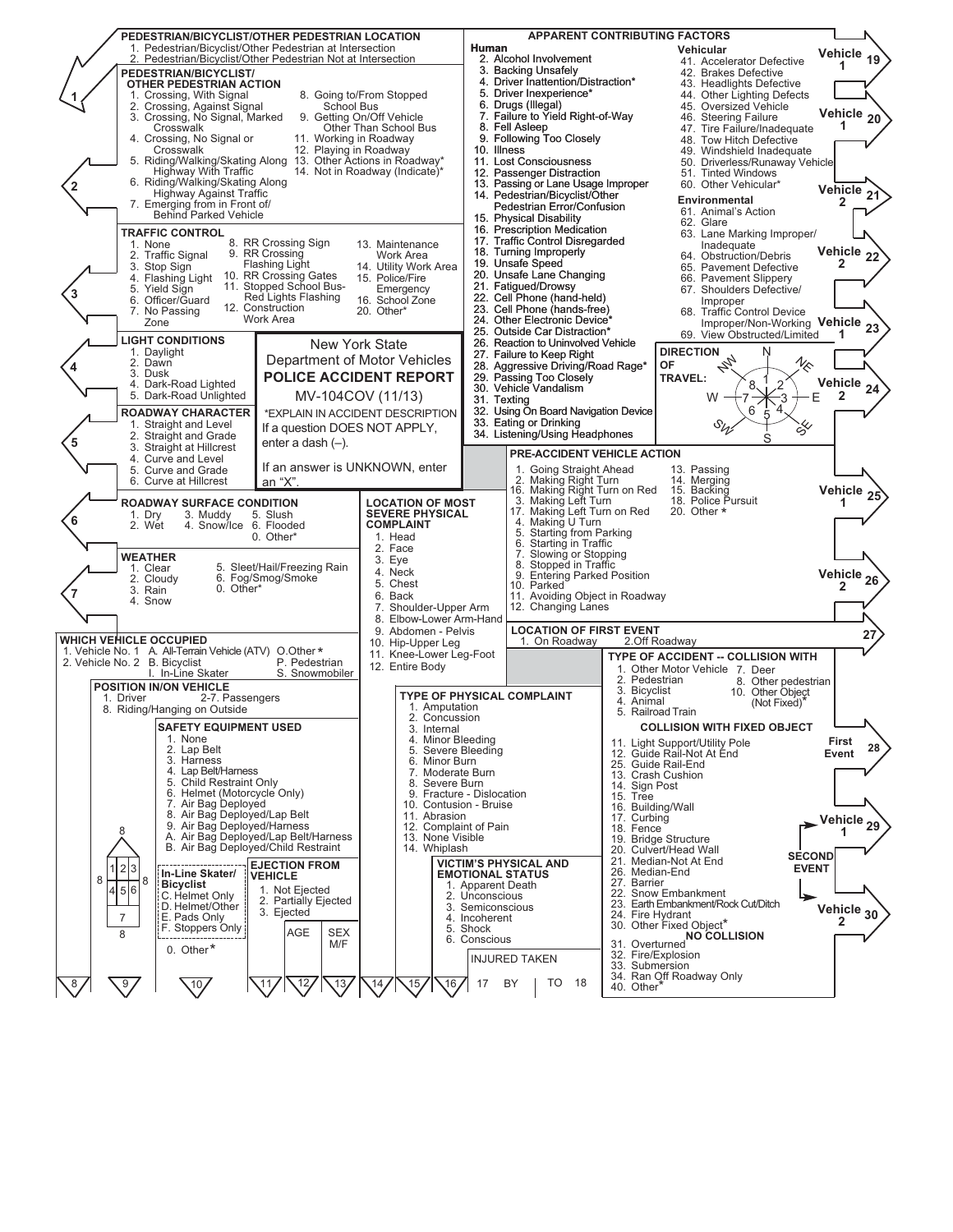### MV-104COV (11/13)

## **There are only 3 valid entries for injury code boxes 14, 15 and 16:**

- 1. three dashes (-) meaning "does not apply" because no injury occurred.
- 2. three X's meaning that an injury did occur but its complete nature is "unknown".
- 3. three numeric injury codes which individually reflect the LOCATION OF MOST SEVERE PHYSICAL COMPLAINT, the TYPE OF PHYSICAL COMPLAINT and the VICTIM'S PHYSICAL AND EMOTIONAL STATUS.

The injury codes in column 14, the LOCATION OF MOST SEVERE PHYSICAL COMPLAINT, are selfexplanatory. Definitions of the injury codes for columns 15 and 16 are as follows:

COLUMN 15 - TYPE OF PHYSICAL COMPLAINT: This column is used to describe the type of physical injury sustained. The following are definitions of the Types of Physical Complaints for Column 15.

- 1. Amputation Severed parts.
- 2. Concussion —Dazed condition as the result of a blow to the head.
- 3. Internal No visible injury, but signs of anxiety, internal pain and thirst.
- 4. Minor Bleeding Slight discharge of blood.
- 5. Severe Bleeding Steady flow of blood that is not controlled.
- 6. Minor Burn Reddening of the skin.
- 7. Moderate Burn Reddening, blistering of skin over large area.
- 8. Severe Burn Reddening, blistering or charring of the skin over a large portion of the body.
- 9. Fracture Dislocation, evidence of displacement of bones.
- 10. Contusion/Bruise Discoloration.
- 11. Abrasion Top layer of skin is scraped.
- 12. Complaint of pain No visible injury noted, but victim complains of pain.
- 13. None Visible No visible injuries, but victim is other than normal.
- 14. Whiplash Complaint of neck and head pain.

Column 16 — VICTIM'S PHYSICAL AND EMOTIONAL STATUS: Column 16 is used to describe the overall condition of the injured person. A victim's status is defined as follows:

- 1. Apparent Death.
- 2. Unconscious Victim unaware of surroundings, and does not respond to verbal or physical stimuli.
- 3. Semi-conscious Victim not fully aware of surroundings.
- 4. Incoherent Lacking orderly continuity of thought.
- 5. Shock Depressed condition of all body functions, resulting from serious injury or incident.
- 6. Conscious Normal and aware of surroundings.

COLUMN 17 — INJURED TAKEN BY: The means by which an injured person is transported to a hospital is to be recorded in Column 17. If the vehicle is an ambulance with a New York ambulance license plate, enter the license plate number. For injured persons taken for emergency medical treatment in a vehicle other than an ambulance with a NY ambulance license plate, enter the following codes in column 17:

- 9992 Helicopter
- 9993 Unknown Ambulance
- 9994 Coroner's Van or Municipal Emergency Equip.
- 9995 Private Vehicle
- 9996 Invalid Coach (Funeral)
- 9997 Fire Vehicle
- 9998 Police Car
- 9999 Police Ambulance

COLUMN 18 — INJURED TAKEN TO: See the hospital codes on the bleed-through sheet.

For additional information on filling out this form, refer to the Police Accident Report Manual (Form P-33).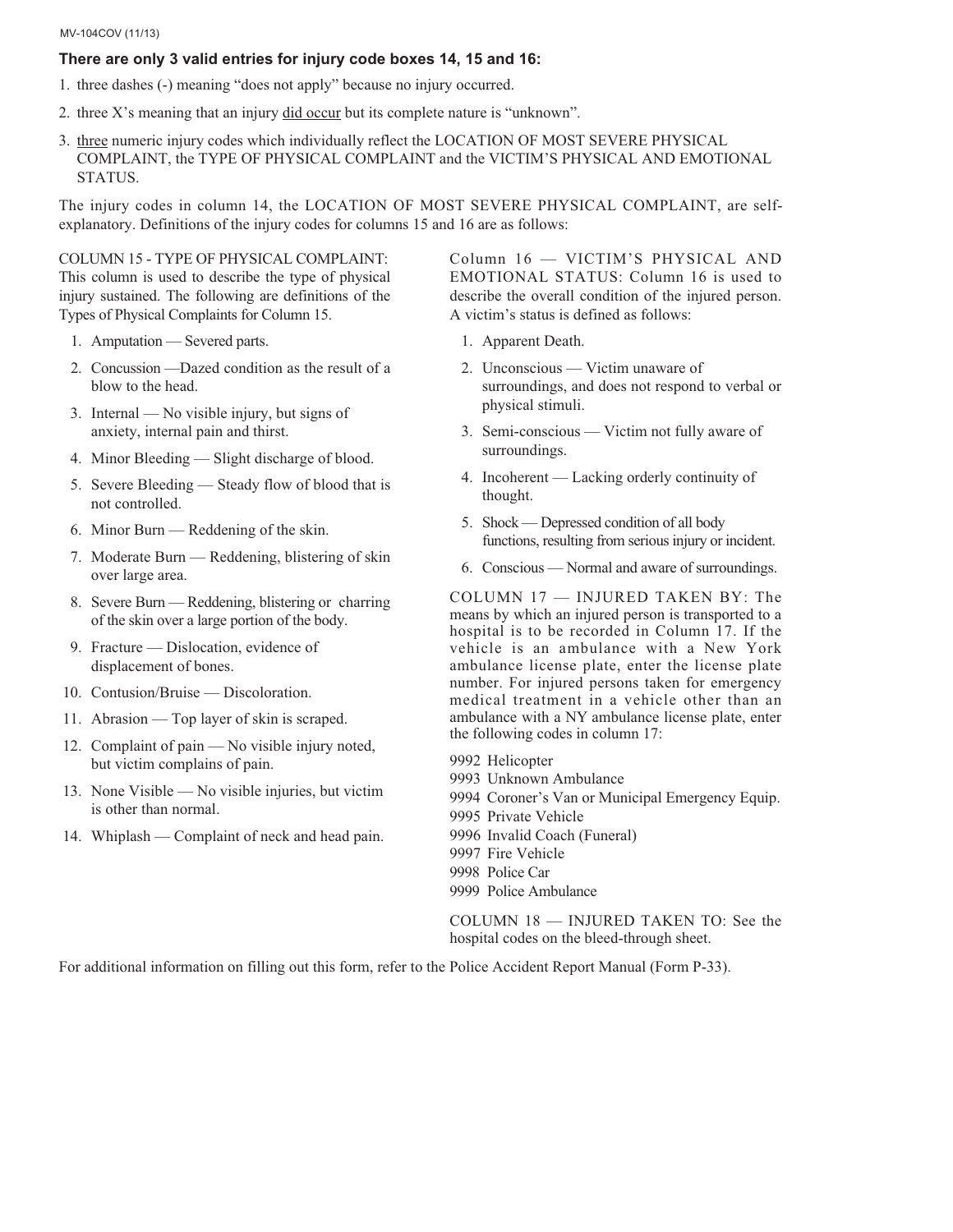**ALBANY COUNTY HOSPITALS** Albany Medical Center Hospital - 0101 Childs Hospital - 0104 Eddy Cohoes Rehabilitation Center - 0107 Memorial Hospital - 0103 St. Peter's Hospital - 0102 V.A. Hospital - 0106

Cuba Memorial Hospital - 0201 Memorial Hospital of William & Gertrude F. Jones - 0202

Bronx Municipal Hospital Center - 7003 Bronx Psychiatric Center - 7004 Bronx V.A. Hospital - 7005 Calvary Hospital Inc.- 7006 Lincoln Hospital and Medical Health Center - 7010 Our Lady of Mercy Medical Center - 7011 Montefiore Hospital and Medical Center - 7012 North Central Bronx Hospital - 7026 Our Lady of Mercy Medical Center Durso Pavilion - 7016 Prospect Hospital After Care - 7017 St. Barnabas Hospital - 7019 The Bronx-Lebanon Hospital Center Concourse Division - 7020 The Bronx-Lebanon Hospital Center Fulton Division - 7021 Montefiore Hosp. J. D. Weiler Hosp. of A. Einstein Coll. of Med. - 7022 Union Hospital - 7023 Westchester Square Hospital - 7025

Montefiore Center, Henry and Lucy Moses Division - 7026

**Binghamton Psychiatric Center - 0305** Medicenter Division of United Health Services - 0303 Our Lady of Lourdes Memorial Hospital - 0304 United Health Services-Binghamton General Hospital Div. - 0301 United Health Services-Wilson Hospital Division - 0302

**Clean General Hospital - Main - 0401** Olean General Hospital - West - 0405 Parkway Primary Care - 0406 Tri-County Memorial Hospital - 0404

Auburn Memorial Hospital - 0501

Brooks Memorial Hospital - 0601 Jamestown General Hospital - 0602 Lake Shore Hospital Inc. - 0603 WCA Hospital at Jones Memorial Health Center - 0606 Westfield Memorial Hospital - 0604 Womans Christian Association - 0605

Arnot-Ogden Memorial Hospital - 0701 St. Joseph's Hospital - 0702

Chenango Memorial Hospital Inc. - 0801

Champlain Valley Physicians Hospital - 0901 Plattsburgh Air Force Base Hospital - 0903

**COLUMBIA COUNTY HOSPITALS** Columbia-Greene Medical Center, Columbia Division - 1001

Cortland Memorial Hospital Inc. - 1101

**Community Hospital - 1201** Delaware Valley Hospital - 1202 Margaretville Memorial Hospital - 1203 O'Connor Hospital, Division of Bassett Health Care - 1205 The Hospital - 1206

Highland Hospital - 1304 Hudson River Psychiatric Center - 1301 Northern Dutchess Hospital - 1305 St. Francis Hospital - 1307 V.A. Medical Center, Castle Point - 1302 Vassar Brothers Hospital - 1306

# MV-104COV (11/13)<br>**ALBANY COUNTY HOSPITALS**<br>ERIE COUNTY HOSPITAL BOOTHER ALBANY COUNTY HOSPITALS

Bertrand Chaffee Hospital - 1402 Booth Memorial Hospital - 1410 Buffalo Columbus Hospital, Inc. - 1412 Buffalo General Hospital - 1404 Buffalo General Hospital - Deaconess Center - 1414 Buffalo Psychiatric Center - 1421 Childrens Hospital - 1413 Erie County Medical Center - 1405 Gowanda Psychiatric Center - 1407 Kenmore Mercy Hospital - 1416 Lafayette General Hospital - 1417 Mercy Hospital - 1418 Millard Fillmore Hospital - 1401 Millard Fillmore Suburban Hospital - 1423 Our Lady of Victory Hospital - 1408 Roswell Park Memorial Institute - 1420 Sheehan Memorial Hospital - 1406 Sisters of Charity Hospital - 1411 Sheridan Park Hospital - 1415 St. Francis Hospital - 1419 St. Joseph Hospital of Cheektowaga - 1422 V.A. Medical Center - 1403

**ESSEX COUNTY HOSPITALS** Adirondack Medical Center - Lake Placid Site - 1504 Elizabethtown Community Hospital - 1501 Moses-Ludington Hospital - 1503

**FRANKLIN COUNTY HOSPITALS** Adirondack Medical Center - Saranac Lake Site - 1605 Alice Hyde Memorial Hospital - 1602 Mercy General Hospital - 1603 Sunmount Hospital - 1604

Johnstown Hospital - 1701 Nathan Littauer Hospital - 1702

Batavia V. A. Hospital - 1803 Genesee Memorial Hospital - 1801 St. Jerome Hospital - 1802

Herkimer Memorial Hospital - 2101 Little Falls Hospital - 2102 Mohawk Valley General Hospital - 2103

Camp Drum Hospital - 2205 Carthage Area Hospital - 2201 Edward J. Noble Hospital of Alexandria Bay - 2202 House of the Good Samaritan - 2203 Mercy Hospital of Watertown - 2204

**Kings County Hospitals** Baptist Medical Center of New York - 7141 Brookdale Hospital Center - 7103 Brooklyn Hospital Center Downtown Campus - 7105 Brooklyn V.A. Hospital - 7107 Brooklyn Hospital Center Caledonian Campus - 7108 Carson C. Peck Memorial Hospital - 7109 Community Hospital of Brooklyn - 7110 Coney Island Hospital -7111 Flatbush General Hospital - 7113 Hospital of the Holy Family Division of Catholic Med. Ctr. - 7115 Jewish Hospital and Medical Center - 7118 Kings County Hospital Center - 7119 Kings Highway Hospital - 7120 Kingsbrook Jewish Medical Center - 7121 Long Island College Hospital - 7124 Lutheran Medical Center - 7126 Maimonides Medical Center - 7127 Methodist Hospital of Brooklyn - 7128 St. John's Interfaith Medical Center - 7132 St. Mary's Hospital of Brooklyn - 7133 State University Hospital Downstate Medical Center - 7134 Victory Memorial Hospital - 7137 Wyckoff Heights Medical Center - 7139 Woodhull Medical and Mental Health Center - 7142 University Hospital of Brooklyn - 7143 Wyckoff Heights Med. Ctr. Jackson Heights Division - 7144

# Lewis County General Hospital - 2401

Dansville Memorial Hospital - 2501 Mt. Morris Tuberculosis Hospital - 2502 Nicholas H. Noyes Memorial Hospital - 2503

**Community Memorial Hospital - 2601** Oneida City Hospital - 2602

Genesee Hospital - 2708 Highland Hospital - 2701 Lakeside Memorial Hospital - 2702 Monroe Community Hospital - 2709 Park Ridge Hospital - 2703 Rochester General Hospital - 2704 Rochester Psychiatric Center - 2707 St. Mary's Hospital - 2705 Strong Memorial Hospital - 2706

Amsterdam Memorial Hospital - 2801 St. Mary's Hospital - 2802

Central General Hospital - 2908 Franklin General Hospital Medical Center - 2913 Hempstead General Hospital - 2907 H.I.P. Hospital of Long Island - 2903 Long Beach Hospital - 2900 Long Island Jewish Hillside Medical Center - 2918 Lydia E. Hall Hospital - 2912 Massapequa General Hospital - 2917 Mercy Hospital - 2915 Mid Island Hospital - 2910 Nassau County Medical Center - 2909 North Shore University Hospital - 2901 North Shore Univ. Hosp. at Glen Cove - 2902 South Nassau Community Hospital - 2911 St. Francis Hospital - 2916 Syosset Community Hospital - 2919 Winthrop University Hospital - 2905

New York Downtown Hospital - 7201 Bellevue Hospital Center - 7202 Beth Israel Medical Center - 7203 Coler Memorial Hospital - 7204 Cabrini Medical Center - 7258 Columbia-Presbyterian Medical Center - 7205 Doctors Hospital - 7208 Flower and Fifth Avenue Hospital - 7209 Goldwater Memorial Hospital - 7212 Harlem Hospital Center - 7215 Hospital for Joint Diseases - 7216 Hospital for Special Surgery - 7218 Joint Diseases North General Hospital - 7259 Lenox Hill Hospital - 7223 Manhattan Eye, Ear and Throat Hospital - 7226 Manhattan State Hospital - 7227 Manhattan V.A. Hospital - 7228 Medical Arts Center Hospital - 7229 Memorial Hospital for Cancer & Allied Diseases - 7230 Metropolitan Hospital Center - 7231 Mount Sinai Hospital - 7233 New York Hospital - 7234 New York Eye and Ear Infirmary - 7237 New York Infirmary - 7239 New York University Medical Center - 7241 Rockefeller University Hospital - 7246 St. Luke's Roosevelt Hospital Center - 7247 Saint Clare's Hospital and Health Center - 7249 St. Luke's Hospital Center - 7251 St. Vincent's Hospital and Medical Center - 7252 Presbyterian Hospital in NYC A. Pavilion Division - 7260 Presbyterian Hospital in the City of New York - 7261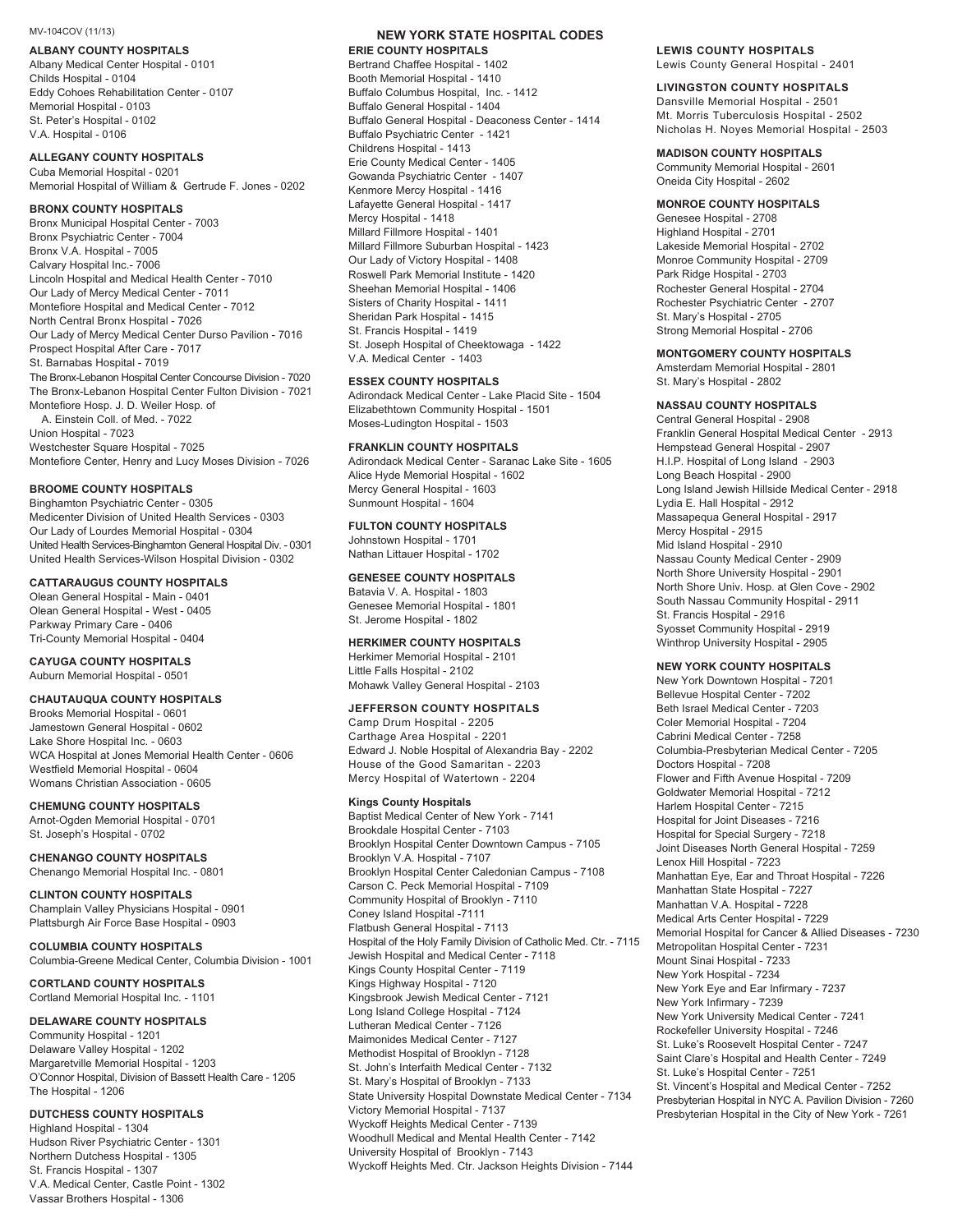**NIAGARA COUNTY HOSPITALS** Degraff Memorial Hospital - 3101 Inter-community Memorial Hospital - 3102 Lockport Memorial Hospital - 3103 Mount. St. Mary's Hospital - 3104 Mount View Hospital - 3105 Niagara Falls Memorial Medical Center - 3106 Ransomville General Hospital - 3107

**ONEIDA COUNTY HOSPITALS** Childrens Hospital and Rehabilitation Center - 3201 Faxton Hospital, Inc. - 3203 Griffis A.F.B. Hospital - 3209 Marcy Psychiatric Center - 3202 Rome Hospital & Murphy Memorial Hospital - 3204 Rose Hospital - 3206 St. Elizabeth Hospital - 3207 St. Luke's Memorial Hospital Center - 3208 Utica Psychiatric Center - 3205

**ONONDAGA COUNTY HOSPITALS** Community-General Hospital - 3302 Crouse-Irving Memorial Hospital - 3305 St. Joseph's Hospital - 3304 St. Mary's Hospital of Syracuse - 3306 State University Hospital Upstate Medical Center - 3307 V.A. Hospital - 3301

**ONTARIO COUNTY HOSPITALS** Canandaigua V.A. Hospital - 3401 Clifton Springs Hospital and Clinic - 3403 Frederick Ferris Thompson Hospital - 3402 Geneva General Hospital - Long Term Care - 3404

**ORANGE COUNTY HOSPITALS** Arden Hill Hospital - 3505 Cornwall Hospital - 3506 Horton Memorial Hospital - 3503 Middletown Psychiatric Center - 3504 St. Anthony Community Hospital - 3507 Mercy Community Hospital of Port Jervis - 3508 St. Luke's Hospital of Newburgh - 3509 Tuxedo Memorial Hospital Health Care Center - 3501 West Point Hospital - 3514

**ORLEANS COUNTY HOSPITALS** Medina Memorial Hospital - 3602

**OSWEGO COUNTY HOSPITALS** A.L. Lee Memorial Hospital - 3701 Oswego Hospital - 3702

**OTSEGO COUNTY HOSPITALS** Aurella Osborn Fox Memorial Hospital - 3801 Mary Imogene Bassett Hospital - 3803

**PUTNAM COUNTY HOSPITALS** Julia L. Butterfield Memorial Hospital - 3901 Putnam Hospital Center - 3902

**Queens County Hospitals** Astoria General Hospital - 7301 Booth Memorial Medical Center - 7302 Boulevard Hospital - 7303 Catholic Medical Center - Brooklyn-Queens, Inc. 7304 City Hospital Center at Elmhurst (Satellite) - 7305 Creedmore Psychiatric Center - 7306 Deepdale General Hospital - 7307 Flushing Hospital and Medical Center - 7308 Catholic Medical Center-Brooklyn-Queens, Inc. St. Joseph's Hospital Div. - 7309 H.I.P. Hospital, Inc. - 7310 Jamaica Hospital - 7311 Long Island Jewish-Hillside Medical Center - 7314 Mary Immaculate Hospital Div. of Cath. Med. Ctr., Brooklyn-Queens - 7315 Parkway Hospital - 7316 Parsons Hospital - 7317 Peninsula Hospital Center - 7318 Physician's Hospital - 7319 Queens Hospital Center - 7321 St. John's Episcopal Hospital South Shore Div. - 7322 St. Albans Naval Hospital - 7323 St. John's Queen Hospital Div. of Cath. Med. Ctr., Brooklyn-Queens -7324 St. Mary's Hospital for Children - 7325 Laguardia Hospital - 7326

# MV-104COV (11/13)<br>**NIAGARA COUNTY HOSPITALS** RENSSELAER COUNTY HOSPITALS SULLIVAN COUNTY HOSPITALS

Leonard Hospital - 4101 Samaritan Hospital - 4102 St. Mary's Hospital - 4103

Bayley Seton Hospital - 7408 Doctor's Hospital of Staten Island - 7401 Richmond Memorial Hospital and Health Center - 7402 Sea View Hospital and Home - 7403 St. Vincent's Medical Center of Richmond - 7404 Staten Island Hospital - The Urgent Care Center - 7405 U.S. Public Health Service Hospital (Marine Hospital) - 7406 Staten Island University Hospital - North - 7409 Staten Island University Hospital - South - 7410

Good Samaritan Hospital - 4302 Helen Hayes Hospital - 4305 Nyack Hospital - 4303 N.Y.S. Rehabilitation Hospital - 4304 Rockland Psychiatric Center - 4301 Summit Park Hospital - Rockland Co. Infirmary - 4306

A. Barton Hepburn Hospital - 4401 Canton-Potsdam Hospital - 4406 Clifton Fine Hospital - 4403 Edward J. Noble Hospital - (Canton) - 4404 Edward J. Noble Hospital - (Gouverneur) - 4408 Messina Memorial Center Hospital - 4405 St. Lawrence Psychiatric Center - 4407

Adirondack Regional Hospital - 4502 Benedict Health Center - 4503 Saratoga Hospital - 4501

Bellevue Maternity Hospital - 4605 Ellis Hospital - 4603 St. Clare's Hospital - 4601

Community Hospital of Schoharie County, Inc. - 4701

Schuyler Hospital - 4801

Seneca Falls Hospital - 4901 Taylor-Brown Health Care Center and Nursing Home - 4902 Willard Psychiatric Center - 4903

Bath V.A. Hospital - 5005 Bethesda Hospital - 5001 Corning Hospital - 5002 Ira Davenport Memorial Hospital - 5003 St. James Mercy Hospital - 5004

Brookhaven Memorial Hospital - 5116 Brunswick Hospital Center - 5111 Central Islip Psychiatric Center - 5117 Central Suffolk Hospital - 5101 Community Hospital of Western Suffolk - 5112 Eastern Long Island Hospital - 5121 Good Samaritan Hospital - 5108 Huntington Hospital - 5104 J.T. Mather Hospital - 5110 Kings Park Psychiatric Center - 5113 Pilgrim Psychiatric Center - 5107 Southampton Hospital - 5119 Southside Hospital - 5114 South Oaks Psychiatric Center - 5109 St. Charles Hospital - 5122 St. John's Smithtown Hospital - 5115 Suffolk State School - 5133 University Hospital Stony Brook - 5134 V.A. Medical Center - Northport - 5118

Community General Hosp. of Sullivan Co. - G. Herman Div. - 5201 Community General Hosp. of Sullivan Co. - Harris - 5204

## **TIOGA COUNTY HOSPITALS** Tioga General Hospital - 5301

Robert Packer Hospital - 5402 Tompkins Community Hospital - 5401

**Benedictine Hospital - 5503** Ellenville Community Hospital - 5502 Kingston Hospital - 5501

Glens Falls Hospital, Inc. - 5601

**WASHINGTON COUNTY HOSPITALS Emma Laing Stevens Hospital - 5701** Mary McClellan Hospital - 5702

Lyons Community Hospital - 5802 Meyers Community Hospital - 5803 Newark-Wayne Community Hospital, Inc. - 5804

**Blythedale Childrens Hospital - 5901** Burke Rehabilitation Center - 5902 Community Hospital at Dobbs Ferry - 5903 FDR V.A. Hospital in Montrose - 5911 Hudson Valley Hospital Center - 5908 Lawrence Hospital - 5906 Mount Vernon Hospital - 5920 New Rochelle Hospital Medical Center - 5923 Northern Westchester Hospital - 5907 NY Hospital-Cornell Medical Center-Westchester Div. - 5916 Phelps Memorial Hospital - 5909 St. Agnes Hospital - 5919 St. John's Riverside Hospital - 5910 St. Joseph's Hospital - 5925 St. Vincent's Hospital and Medical Center of NY - 5917 United Hospital - 5912 Westchester County Medical Center - 5905 White Plains Hospital - 5913 Yonkers General Hospital - 5914

**WYOMING COUNTY HOSPITALS** Wyoming County Community Hospital - 6001

Soldiers and Sailors Memorial Hospital - 6101

## **OUT-OF-STATE**

Canada - 9270 Connecticut - 9370 Massachusetts - 9170 New Jersey - 9670 Pennsylvania - 9470 Vermont - 9070 Any Other - 9970